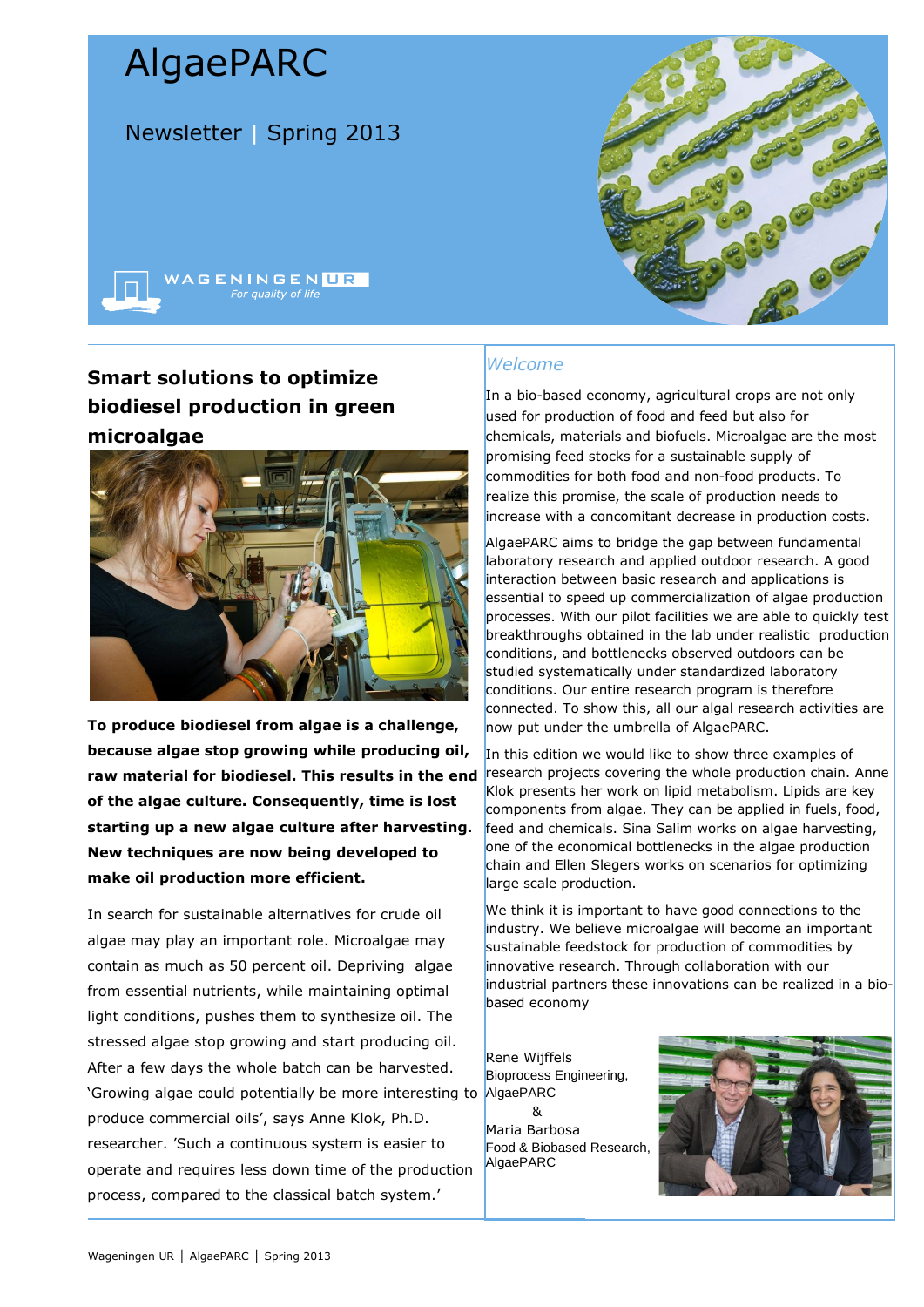### **Energy waste**

During several experiments, Klok tried to design an algae culturing system where growth and oil production were combined. At optimum light conditions she cultured algae receiving a diet limited in nutrients. Nutrient supply was enough for growth, but not enough to use all light energy for normal cell production. She discovered that oil accumulation in algae was the result of energy imbalance. 'Limited nutrients resulted in reduced growth, while light energy became too much for just growth', she explains. 'We expected that excess light energy was used to produce oil.' But total oil content was disappointing: just 17 percent, not good enough to beat the traditional batch system. The low oil content indicated that not all light energy was used for oil production. Klok found out that algae adapt to dietary conditions quickly and dissipate about 90 percent of excess energy as heat and/or fluorescence. It seemed that algae prefer to waste energy, instead of storing it in oil. Interestingly though, this energy waste was not caused by a blockage of oil synthesis, because nutrient restricted algae did increase their oil production.

#### **Modified algae**

Based on these results, the scientist has several options to increase oil production in algae. 'By inhibiting the process of energy wasting we may increase oil production', Klok says. 'Our experiments have shown that some algae species naturally waste less energy, but algae can also be genetically modified to be more efficient.'

Such modified algae could be designed to reduce energy dissipation and fluorescence or to reduce energy flows to carbohydrate metabolism, resulting in more oil production. In addition to modifying algae to waste less energy, oil production could also be improved by optimizing the culturing process. For example, by using a 2-step process in 2 different compartments: a fast and more efficient growth in one culture is followed by nutrient restriction and quick oil production in another 'Our first experiments indicate that this system might really work well,' says Klok

### *Short News*

**Completion of three PhD theses** on the effect of flashing light on photo bioreactors productivity, biorefinery and the effect of oxygen accumulation on algae productivity.

### **Start of new large projects**

We are coordinating two new large FP7 EU projects on biopolymers (SPLASH) and biofuels (FUEL4ME) from microalgae. We were successful in setting up another large program on biorefinery (AlgaePARC biorefinery) and metabolic engineering.

### **Education**

Another highlight is the start of an international course on Microalgae Process Design in June: *From cells to photo bioreactors.* Within 1 week it was fully booked. We certainly will organize new editions coming years.

# **Floc-forming algae cause a spectacular reduction in harvesting costs**

**Ph.D. researcher Sina Salim has discovered extraordinary flocculation potentials of an algae species that is substantially less expensive to harvest after cultivation. The algae,** *Ettlia texensis,* **naturally forms flocs. This facilitates harvesting and reduces energy costs with more than 85 percent.** 

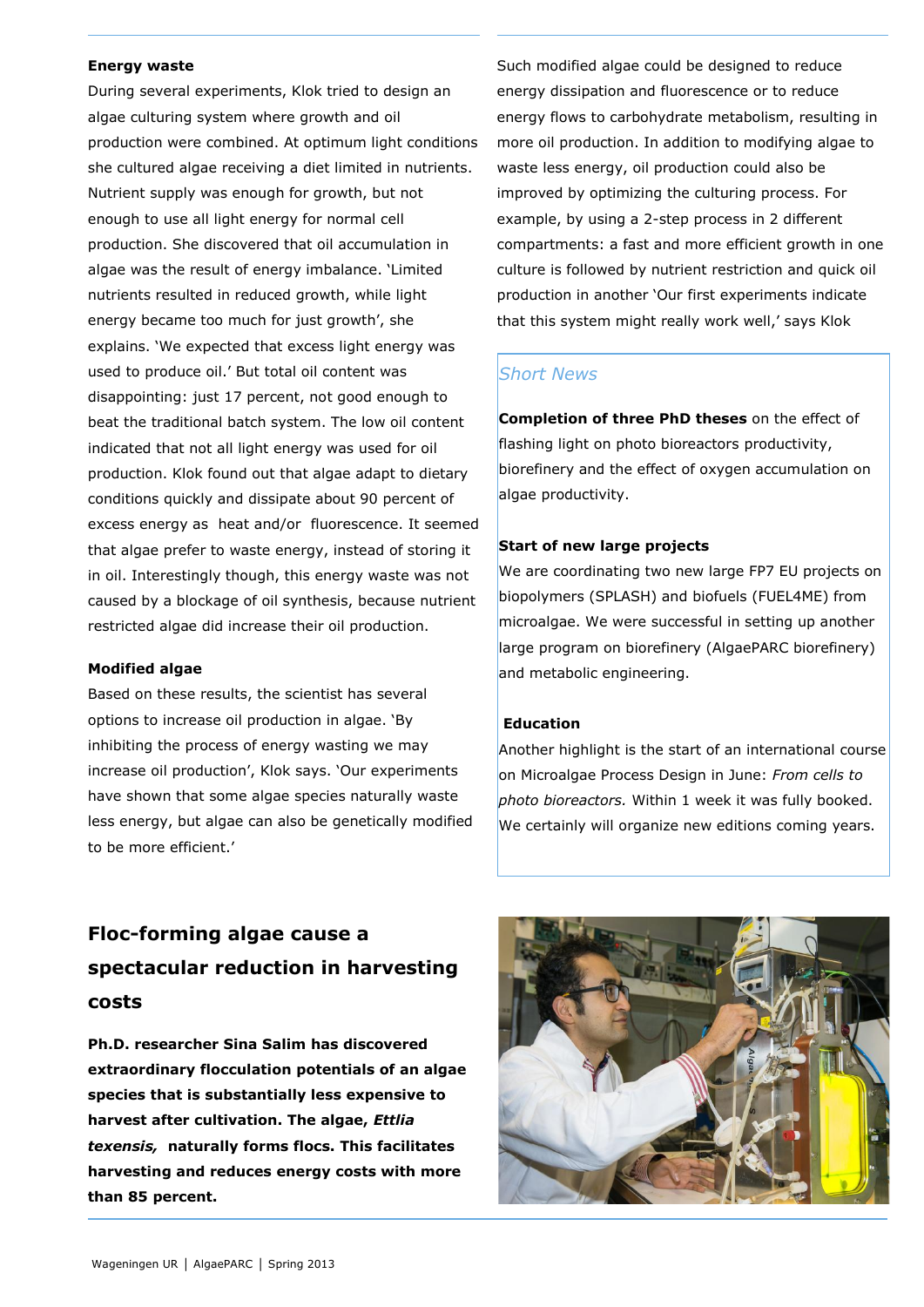Cost-effective culturing microalgae for oil production still faces some major challenges. One of those is the high energy costs of harvesting. The main reason is the low algae concentration in this type of culturing system. These systems only contain about  $0.5 - 2$ grams of dry matter per liter. Harvesting algae cells requires separation a of lot of water from algae. Usually, centrifuges are used to do the job. But as a result, lots of energy goes into removing water. Between thirty and fifty percent of the total energy to produce biodiesel from cultured algae in a raceway pond is consumed by harvesting. Expensive and inefficient.



**Fig. 1 Floc-forming algae at different time points**

### **Ideal algae**

One way to harvest the microalgae more efficiently is to increase concentrations before centrifugation. Algae forming flocs together could be a solution, since flocs sink to the bottom more easily than individual cells. As a result, a more concentrated fluid layer will form at the bottom (fig. 1). Harvesting algae from this more concentrated bottom fluid requires relatively little centrifugation energy.

Most algae avoid sticking together due to a negative charge at the cell surface. This results in algae cells repelling each other. This has several good reasons. Algae flocs have a reduced surface to volume ratio, resulting in less light exposure and less nutrients that are absorbed. Some algae species do form flocs or biofilms under certain conditions though. Salim has clear ideas how a model algae should behave: 'The ideal algae grows well in suspension, but eventually forms flocs', he says. 'In addition it also should contain enough oil and other useful components to be commercially interesting.'

#### **Archived algae**

In search of the ideal algae, Salim traveled to Austin (Texas) in the United States, where he could look into features of more than 40.000 archived algae species. He selected 16 floc-forming algae to test out in the lab. From those 16, he selected four that were suitable: they grew well in suspension, formed flocs and contained about 25 to 30 percent oil. The fast growing *Ettlia texensis* proved to be the favorite species. It formed the biggest stable flocs, containing up to hundreds of individual cells, had a relatively high growth rate and contained more than 25 percent fat, based on dry weight. Large flocs were formed because during multiplication the daughter cells stuck to the mother cell. Possibly, polymeric substances either proteins, carbohydrates or a combination function as bonding agent to glue cells together (fig. 2).



**Fig. 2. Electron-microscopic image of bonding algae cells**

### **Break through**

The scientist started to look for the most efficient way to harvest his favourite floc-forming species. Between harvest and centrifugation he included a sedimentation step to try to increase algae concentrations. During one full day, algae flocs were allowed to settle and concentrate on the bottom. With sedimentation, Salim was able to reduce the total volume for centrifugation to a mere 2 percent of the original volume. Energy costs for centrifugation dropped from around 14 MJ per kg dry algae to 2 MJ. A reduction of 85 percent. Salim: 'Finding species like *Ettlia texensis* is a break through to reduce harvest costs.'